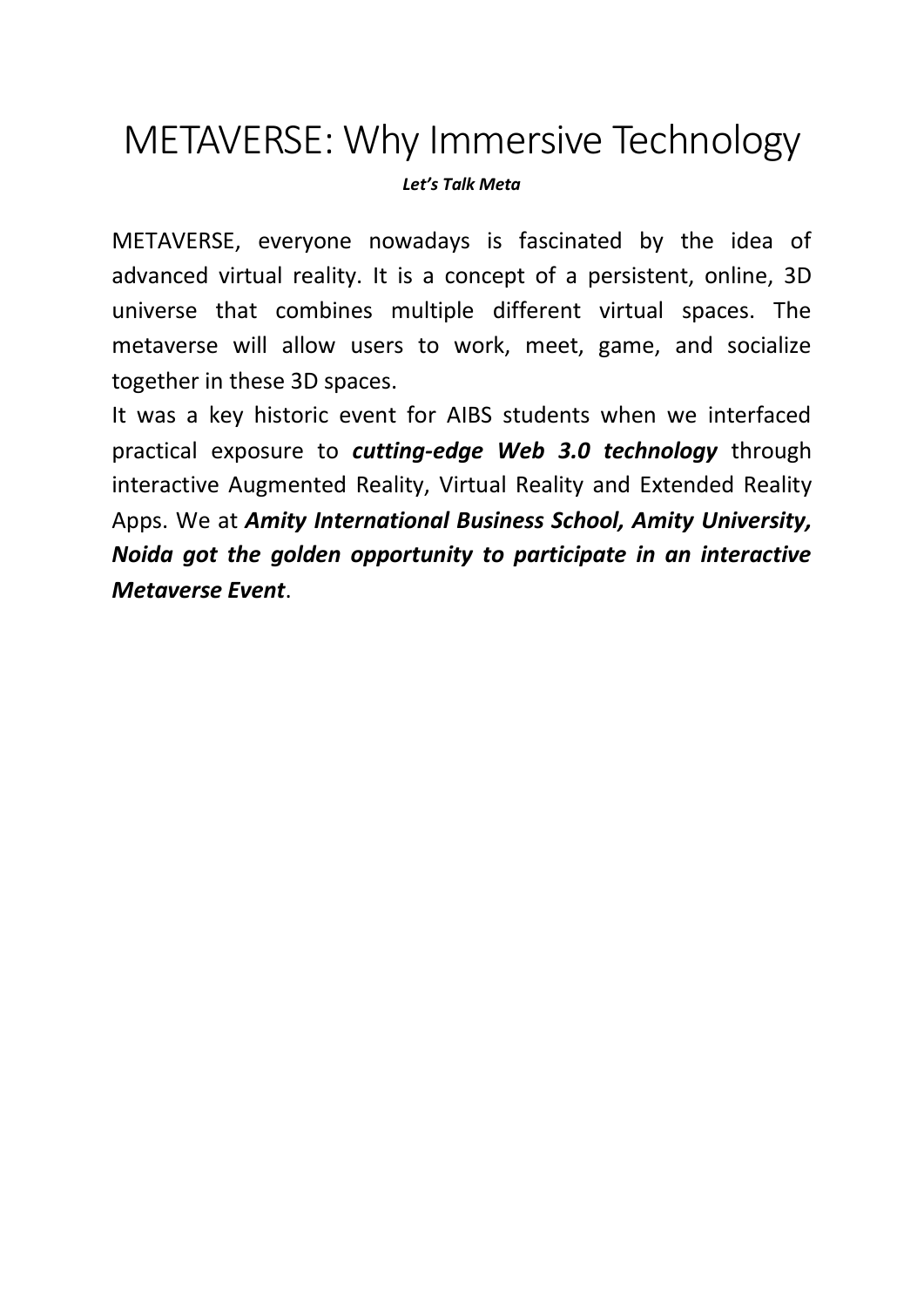

*A Total of 262 students participated in an engaging Metaverse Activity held on 31st March'22 from 10:30 am to 12:30 pm.* The Seminar was from Metaverse Industry experts who gave a glimpse of Immersive technology.

1. Each student got abreast with the Emerging Metaverse Technology. 2. Students did *a hands-on immersive AR/VR based apps of Nike, Ikea and Biryani by Kilo and a space app*.

3. The Metaverse veterans discussed the tools relevant for AR/VR Industry and the usage of the technology in media landscape.

Indeed, it is the next big technology platform, attracting online game makers, social networks and other technology leaders to capture a slice of what we estimate to be an 800 billion dollars market opportunity. With shared virtual 3D worlds, the Metaverse is the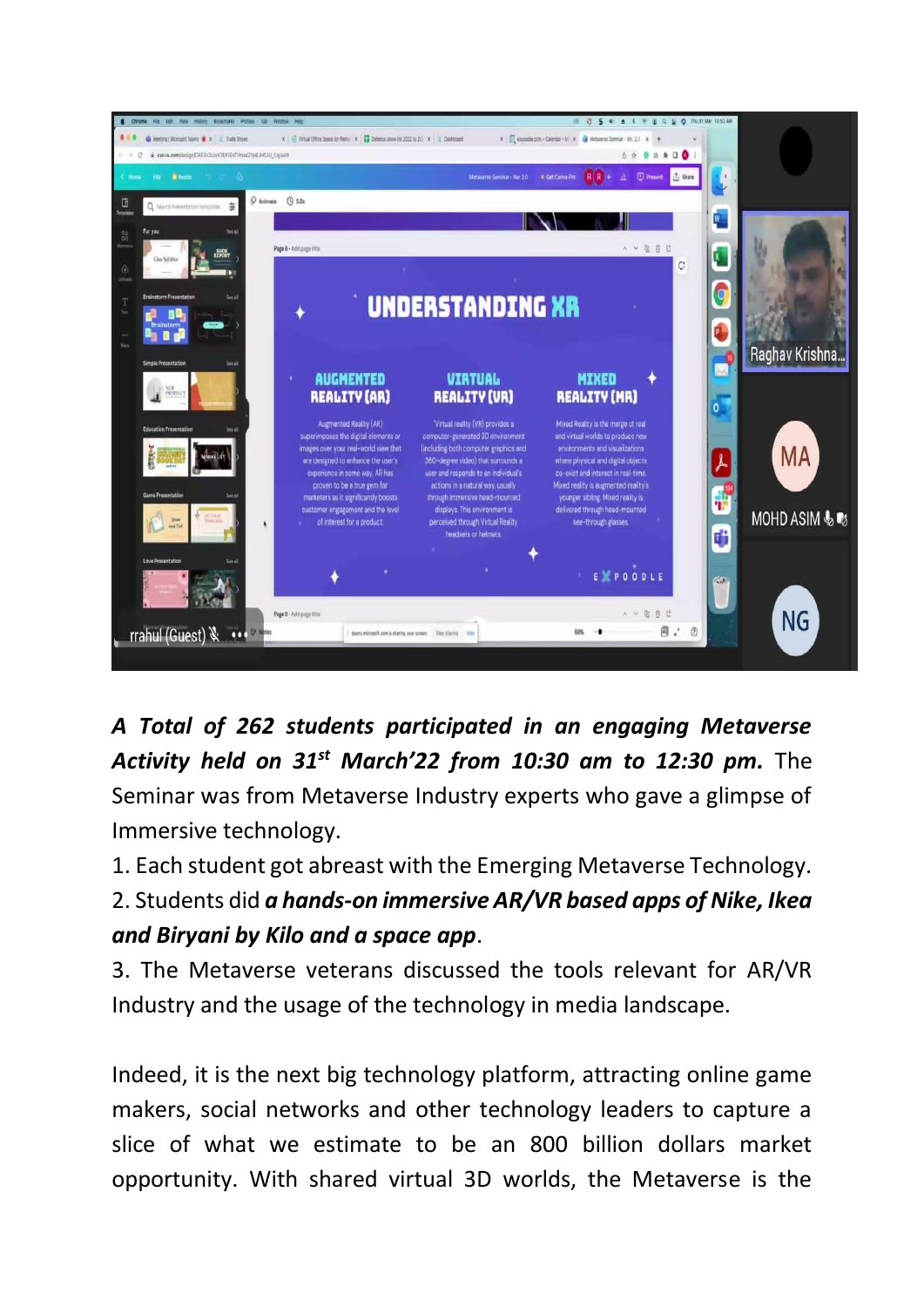convergence of physical and digital realms. The total Metaverse market size may reach 2.7X that of just gaming software, services and advertising revenue.

Now imagine if you have a whole other life per se an alter ego, in the Metaverse your alter ego will be able to create, play, earn and learn anything moreover you will be controlling every aspect of it. It will not be limited to you pressing buttons and giving commands from a keyboard and watching everything unfold on a screen, you will be able to experience everything on a three-dimensional level, by being inside the metaverse. In short, you can do anything, own anything, and customize anything and when it comes to gaming it is not only about the 3D experience it also offer services and features that cross over into other aspects of our lives. The video game Roblox even hosts virtual events like concerts and meetups. Players don't just play the game anymore; they also use it for other activities and parts of their lives in "cyberspace". For example, in the multiplayer game Fortnite, 12.3 million players took part in Travis Scott's virtual in-game music tour Current online game makers include Roblox, Microsoft, Activision Blizzard, Electronic Arts, Take-Two, Tencent, NetEase and Nexon which may boost engagement and sales by growth of 3D virtual worlds but on the other hand Gaming provides the 3D aspect of the metaverse but doesn't cover everything needed in a virtual world that can cover all aspects of life. Crypto can offer the other key parts required, such as digital proof of ownership, transfer of value, governance, and accessibility.

If, in the future, we work, socialize, and even purchase virtual items in the metaverse, we need a secure way of showing ownership. We also need to feel safe transferring these items and money around the metaverse. Finally, we will also want to play a role in the decisionmaking taking place in the metaverse if it will be such a large part of our lives.